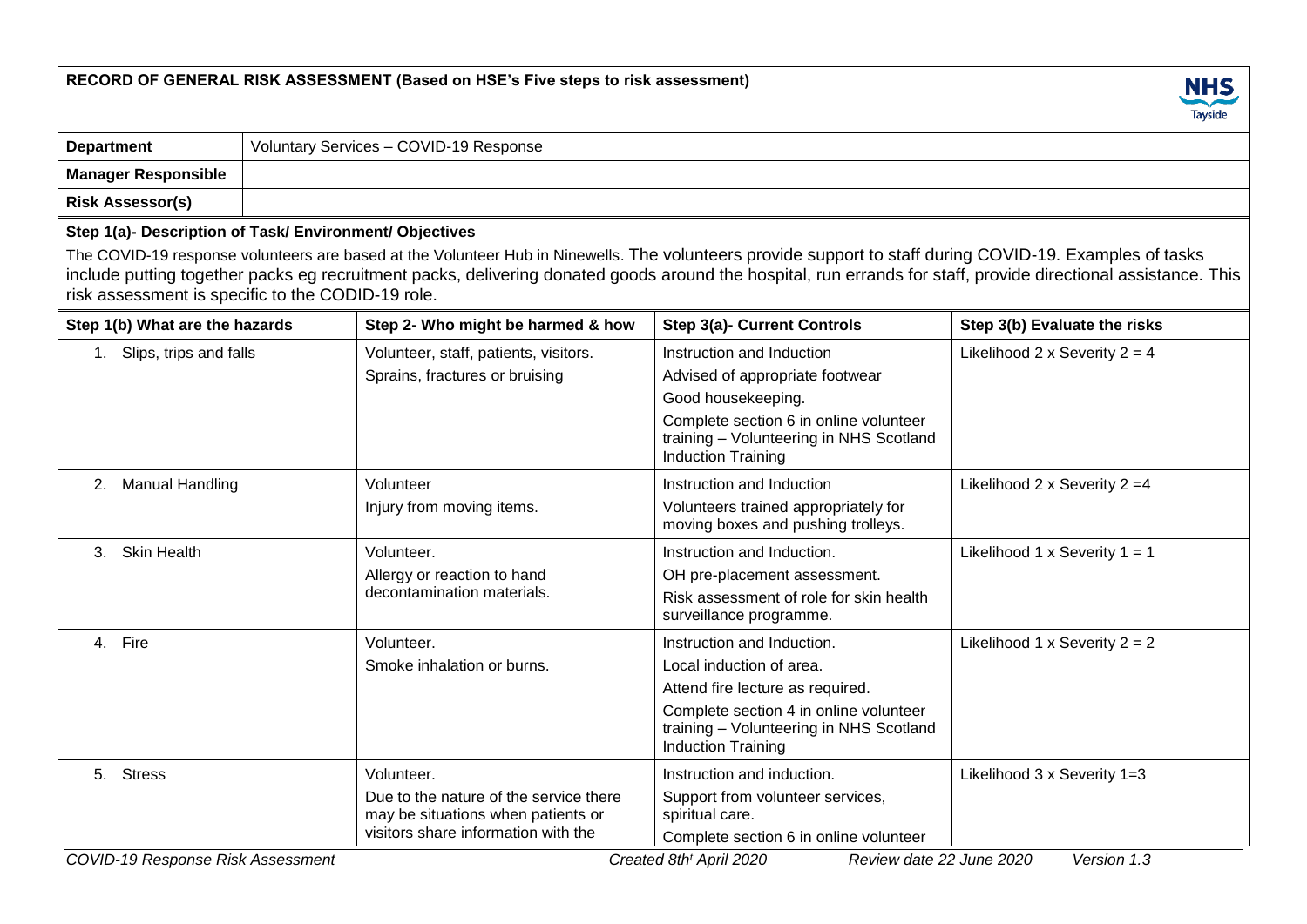|                                       | volunteer or what they witness due to<br>someone's health condition. | training - Volunteering in NHS Scotland<br><b>Induction Training</b>                                                                                           |                                        |  |  |
|---------------------------------------|----------------------------------------------------------------------|----------------------------------------------------------------------------------------------------------------------------------------------------------------|----------------------------------------|--|--|
| <b>Exposure to Infection</b><br>6.    | Volunteer, staff, patients, visitors.                                | Instruction and induction                                                                                                                                      | Likelihood 2 x Severity 2= 4           |  |  |
|                                       | Exposed or exposure to infection.                                    | Pre-employment health screening for<br>immunisations.                                                                                                          |                                        |  |  |
|                                       |                                                                      | Instruction not to volunteer in if unwell -<br>sickness or cold.                                                                                               |                                        |  |  |
|                                       |                                                                      | Training regarding Infection Control -<br>COVID-19                                                                                                             |                                        |  |  |
|                                       |                                                                      | Social Distancing awareness                                                                                                                                    |                                        |  |  |
|                                       |                                                                      | Infection control training and refresher.                                                                                                                      |                                        |  |  |
|                                       |                                                                      | COVID-19 safety and awareness                                                                                                                                  |                                        |  |  |
|                                       |                                                                      | Volunteers will be volunteering in low<br>risk areas                                                                                                           |                                        |  |  |
|                                       |                                                                      | Volunteers are Priority Group 4: (Staff<br>and volunteers in third or public sector<br>organisations) and can be tested if<br>suspected of developing COVID-19 |                                        |  |  |
|                                       |                                                                      | Complete section 5 in online volunteer<br>training - Volunteering in NHS Scotland<br><b>Induction Training</b>                                                 |                                        |  |  |
| 7. Violence or Threatening            | Volunteer.                                                           | Instruction and Induction                                                                                                                                      | Likelihood $2 \times$ Severity $1 = 2$ |  |  |
| Behaviour                             | Assault or abuse which may be verbal or                              | <b>Customer Care training</b>                                                                                                                                  |                                        |  |  |
|                                       | physical.                                                            | Violence and Aggression training                                                                                                                               |                                        |  |  |
|                                       |                                                                      | Report incidents.                                                                                                                                              |                                        |  |  |
|                                       |                                                                      | Complete section 1 in online volunteer<br>training - Volunteering in NHS Scotland<br><b>Induction Training</b>                                                 |                                        |  |  |
| Volunteer is asked to carry out<br>8. | Volunteer, patient, staff                                            | Instruction and Induction                                                                                                                                      | Likelihood 1 x Severity 1 = 1          |  |  |
| tasks out with the scope of their     |                                                                      | Volunteer boundary training                                                                                                                                    |                                        |  |  |
| role.                                 |                                                                      | Support available from VSM                                                                                                                                     |                                        |  |  |
|                                       |                                                                      | Role Description clear regarding tasks                                                                                                                         |                                        |  |  |
|                                       |                                                                      | Volunteer is fully aware of the scope of<br>the role                                                                                                           |                                        |  |  |
|                                       |                                                                      | Complete section 6 and 7 in online<br>volunteer training - Volunteering in NHS                                                                                 |                                        |  |  |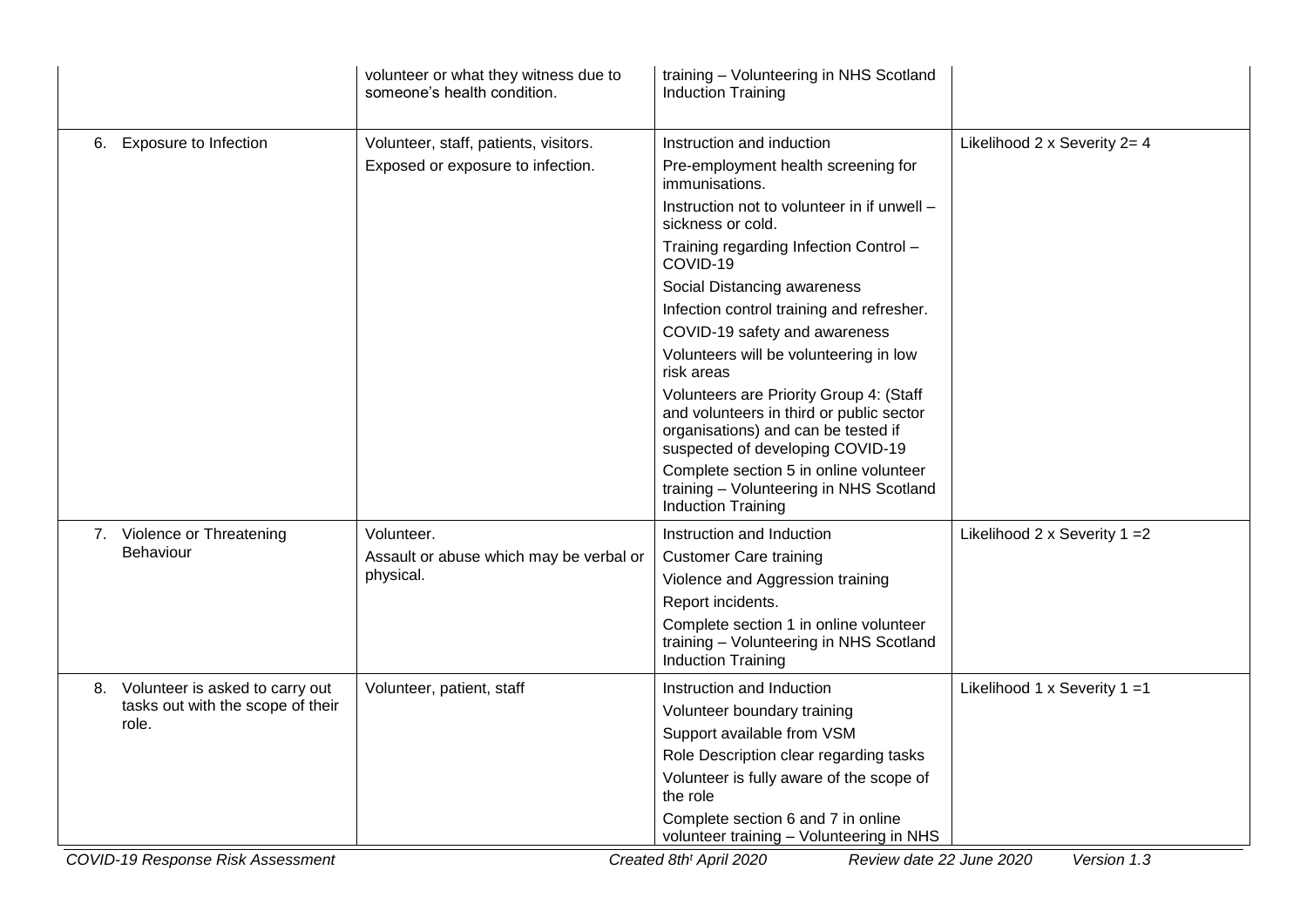|                                                                                                                                               |                         |                   |                |               |                                          |                |                                            | Scotland Induction Training |                 |              |                                    |            |                        |
|-----------------------------------------------------------------------------------------------------------------------------------------------|-------------------------|-------------------|----------------|---------------|------------------------------------------|----------------|--------------------------------------------|-----------------------------|-----------------|--------------|------------------------------------|------------|------------------------|
| Severity                                                                                                                                      |                         | <b>Negligible</b> |                |               | Minor                                    |                |                                            | Moderate                    |                 | <b>Major</b> |                                    |            | Catastrophic           |
| <b>Likelihood</b><br>Certain                                                                                                                  | 5                       | <b>Amber</b>      | 5 <sup>5</sup> |               | $\mathbf{2}$<br>Amber                    | 10             | <b>Red</b>                                 | 3                           | 15 <sub>1</sub> | <b>Red</b>   | 4                                  | <b>Red</b> | 5                      |
| Probable                                                                                                                                      | $\overline{\mathbf{4}}$ | Green             | $\overline{4}$ |               | Amber                                    | $\bf 8$        | <b>Red</b>                                 |                             | 12.             | Red          | 20 <sub>1</sub><br>16 <sup>°</sup> | Red        | $25\overline{)}$<br>20 |
| <b>Possible</b>                                                                                                                               | 3                       | Green             | 3              |               | <b>Amber</b>                             | $6\phantom{a}$ | <b>Amber</b>                               |                             | 9               | Red          | 12                                 | Red        | 15                     |
| <b>Unusual</b>                                                                                                                                | $\overline{2}$          | Green             | $\overline{2}$ |               | Green                                    | $\overline{4}$ | Amber                                      |                             | 6 <sup>°</sup>  | Amber        | 8 <sup>°</sup>                     | Amber      | 10                     |
| Remote                                                                                                                                        | $\mathbf{1}$            | Green             | $\overline{1}$ |               | Green                                    | $\overline{2}$ | Green                                      |                             | 3               | Green        | $\overline{4}$                     | Amber      | $\overline{5}$         |
| Step 3(c)- What Further Action is Necessary? Step 4- Record Your Findings and Implement Them                                                  |                         |                   |                |               |                                          |                |                                            |                             |                 |              |                                    |            |                        |
| <b>Action Required</b>                                                                                                                        |                         |                   |                |               | Person Responsible<br><b>Action Date</b> |                |                                            | <b>Action Taken</b>         |                 |              | <b>Completed Date</b>              |            |                        |
| Awaiting national on line<br>Val Ewan<br>training for volunteers and will<br>review when available.                                           |                         |                   |                | 21st May 2020 |                                          |                | Reviewed in line with on line<br>training. |                             | 22nd June 2020  |              |                                    |            |                        |
| Yes<br>Has the risk assessment been agreed with your line manager?                                                                            |                         |                   |                |               |                                          |                |                                            | <b>No</b>                   |                 |              |                                    |            |                        |
| <b>Manager's Signature &amp; Date</b>                                                                                                         |                         |                   |                |               |                                          |                |                                            |                             |                 |              |                                    |            |                        |
| Yes<br><b>No</b><br>Have the findings of this risk assessment been communicated to all relevant people?                                       |                         |                   |                |               |                                          |                |                                            |                             |                 |              |                                    |            |                        |
| Method(s) of communication - verbally                                                                                                         |                         |                   |                |               |                                          |                |                                            |                             |                 |              |                                    |            |                        |
| Risk assessment completed by (print name & designation)                                                                                       |                         |                   |                |               |                                          |                |                                            |                             |                 |              |                                    |            |                        |
|                                                                                                                                               |                         |                   |                |               |                                          |                |                                            | <b>Date</b>                 |                 |              |                                    |            |                        |
| How soon should this assessment be reviewed and how regularly afterwards? Initial review 2 weeks. Review date will be reviewed at that point. |                         |                   |                |               |                                          |                |                                            |                             |                 |              |                                    |            |                        |